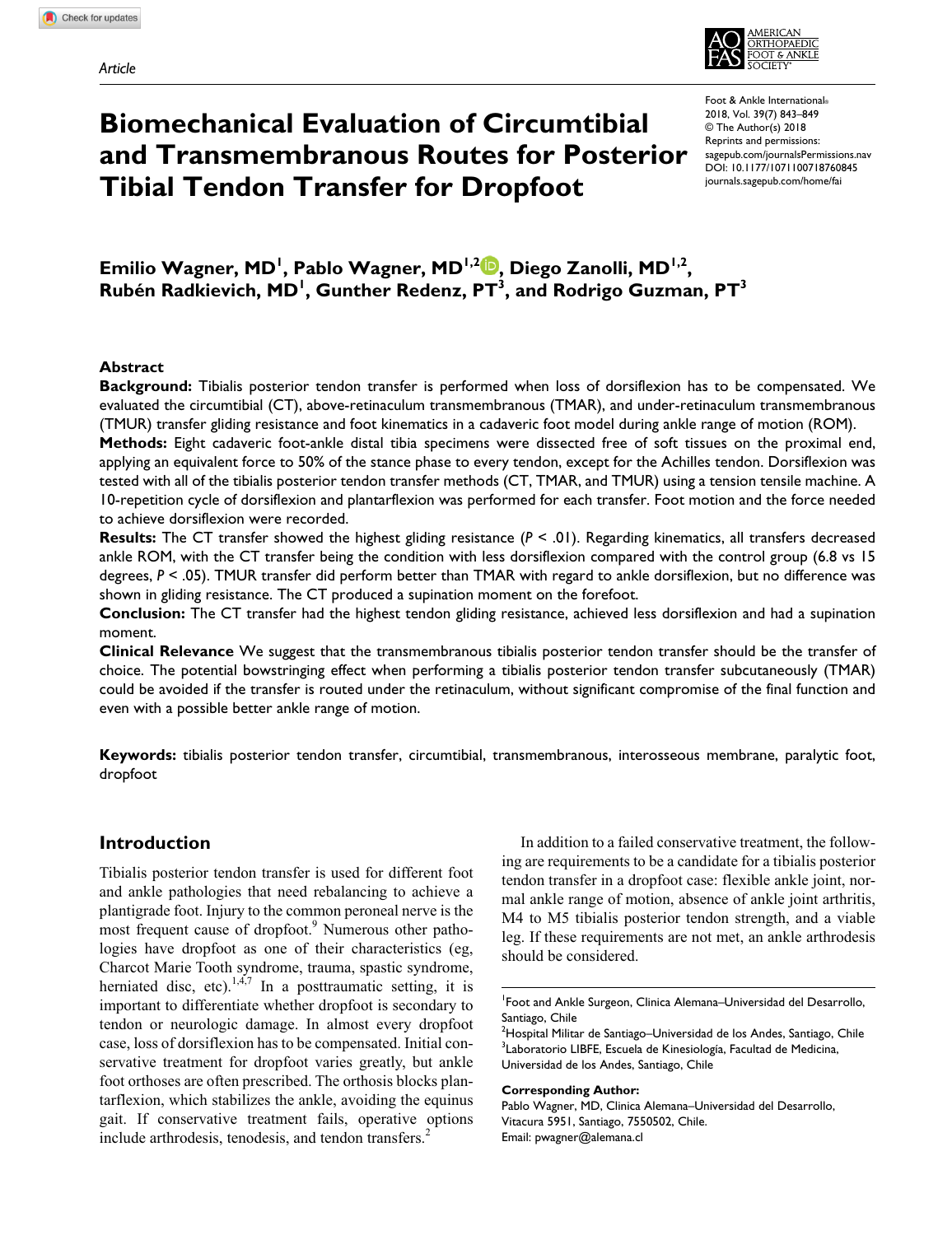In an acute traumatic setting, the dropfoot origin should be clearly identified. In cases in which no tendon or nerve damage are evident, neurapraxia is the most probable cause. After a prudent period of observation (approximately 1 year), if no neurologic improvement is demonstrated, tendon transfers can be considered.<sup>8</sup>

A tendon transfer procedure has to fulfill several principles to be successful. The tendon to be transferred should be a healthy tendon, restore normal anatomic relationships between the tendon and its sheath, reroute through adequate tissue to allow proper gliding, restore normal tendon tension, re-create anatomical tendon insertion, and establish proper line of tendon pull.<sup>12</sup> A usually preserved functioning tendon is the tibialis posterior. This tendon is frequently a deforming force too, yielding active unopposed plantarflexion and inversion. Therefore, it is a good candidate to be transferred in cases in which the function of the anterolateral compartment of the leg is compromised. Many aspects of tendon transfers are still debated, such as route of transfer, transferred tendon tension, type of bone attachment, tendon to be transferred depending on the motor unit lost, number of tendons to transfer, and so on. There are some techniques that use combined transfers for dropfoot cases. The Bridle procedure<sup>11</sup> combines the peroneals and flexors to balance and strengthen the tibialis posterior dorsiflexion. The study published by Vigasio et  $al<sup>15</sup>$  shows a similar principle as the Bridle, but with tendon to tendon tenorrhaphy instead of tendon to bone attachment.

Two main routes exist for the tibialis posterior tendon transfer (ie, transmembranous and circumtibial [CT]). There are studies that support both routes with satisfactory outcomes.<sup>1,6</sup> The transmembranous is performed through an interosseous membrane window, 15 cm above the ankle joint. The CT is routed through the subcutaneous fatty tissue in the distal tibia, around the medial surface of the medial malleolus, being substantially easier and faster than the transmembranous, potentially having a greater lever arm and thus better muscle strength. $6,17$  Nevertheless, given its subcutaneous and oblique passage around the tibia, there could exist an increased tendon friction that may hinder a good functioning transfer. Other risks include adhesions and the possibility of a palpable tendon, given that the whole transfer is subcutaneous. The transmembranous transfer is more mechanically sound, given its more direct line of pull, but it has a smaller lever arm, having potentially less strength but better dorsiflexion capability.<sup>13</sup> However, a few additional risks exist (ie, narrowing of the membrane window with possible entrapment, neurovascular damage risk, tendon adhesions to the membrane, etc). $5,10$ 

The transmembranous transfer can be performed above and below the extensor retinaculum. The current recommendation is to perform the transfer above the extensor retinaculum.<sup>6</sup> Nevertheless, there is no serious biomechanical comparison among both routes.

The objective of this study was to compare and analyze the CT and transmembranous transfer routes, measuring the tendon gliding resistance and foot kinematics for each transfer in a cadaveric specimen. In addition, 2 transmembranous transfers were analyzed, above the ankle extensor retinaculum (TMAR) and under the retinaculum (TMUR). Our first hypothesis was that the transmembranous route would achieve better kinematic function with less gliding resistance than the CT route. Our second hypothesis was that the TMAR transfer would achieve less gliding resistance than the TMUR transfer.

## **Methods**

Eight cadaveric fresh frozen foot-ankle distal tibia specimens were prepared, with at least 30 cm of tibia and fibula, identifying all extensor and flexor tendons proximally. The skin and subcutaneous tissue were kept intact. All specimens were inspected to rule out any evidence of previous trauma or decreased ankle range of motion. The mean age of the donors was 56 years (range, 52-65). Specimens were kept frozen at −20°C in a sealed plastic bag. Before testing, each specimen was thawed at room temperature one at a time, and extra care was taken to keep the specimens at a constant temperature and moisturized with saline solution. Each specimen was mounted on a special frame, and reflective markers were attached to the skin to adapt it to the Oxford Foot Model.<sup>14</sup>

The foot was filmed in a closed room, to determine the tridimensional change in position of every foot when subjected to testing. Any associated supination, pronation, adduction, and abduction was recorded. This was performed with 8 infrared cameras (Vicon Serie-T, Vicon Motion Systems Lt., Oxford. UK) symmetrically positioned around the room that detected (sample rate  $= 50$  Hz) the reflective markers movement throughout the testing.

A dead weight equal to 50% of the stance phase force was applied to almost every tendon: peroneus brevis, peroneus longus, flexor digitorum longus, flexor hallucis longus, extensor digitorum longus, and extensor hallucis longus (Figure 1). No weight was applied to the Achilles tendon.

Each specimen served as its own control, testing dorsiflexion when pulling the tibialis anterior, performing a 10-repetition cycle of dorsiflexion and plantarflexion using a tensile testing machine (Kinetecnics, Santiago, Chile). The movement of the foot was recorded, and the force needed to achieve dorsiflexion was registered in every cycle.

Then, a TMAR tibialis posterior tendon transfer was performed in each specimen, through 4 incisions as in a real clinical situation. The first incision was on the medial aspect of the foot, just proximal to the insertion of the tibialis posterior tendon on the navicular bone. The tendon was obtained as long as possible and recovered from a second medial and more proximal incision 15 cm above the ankle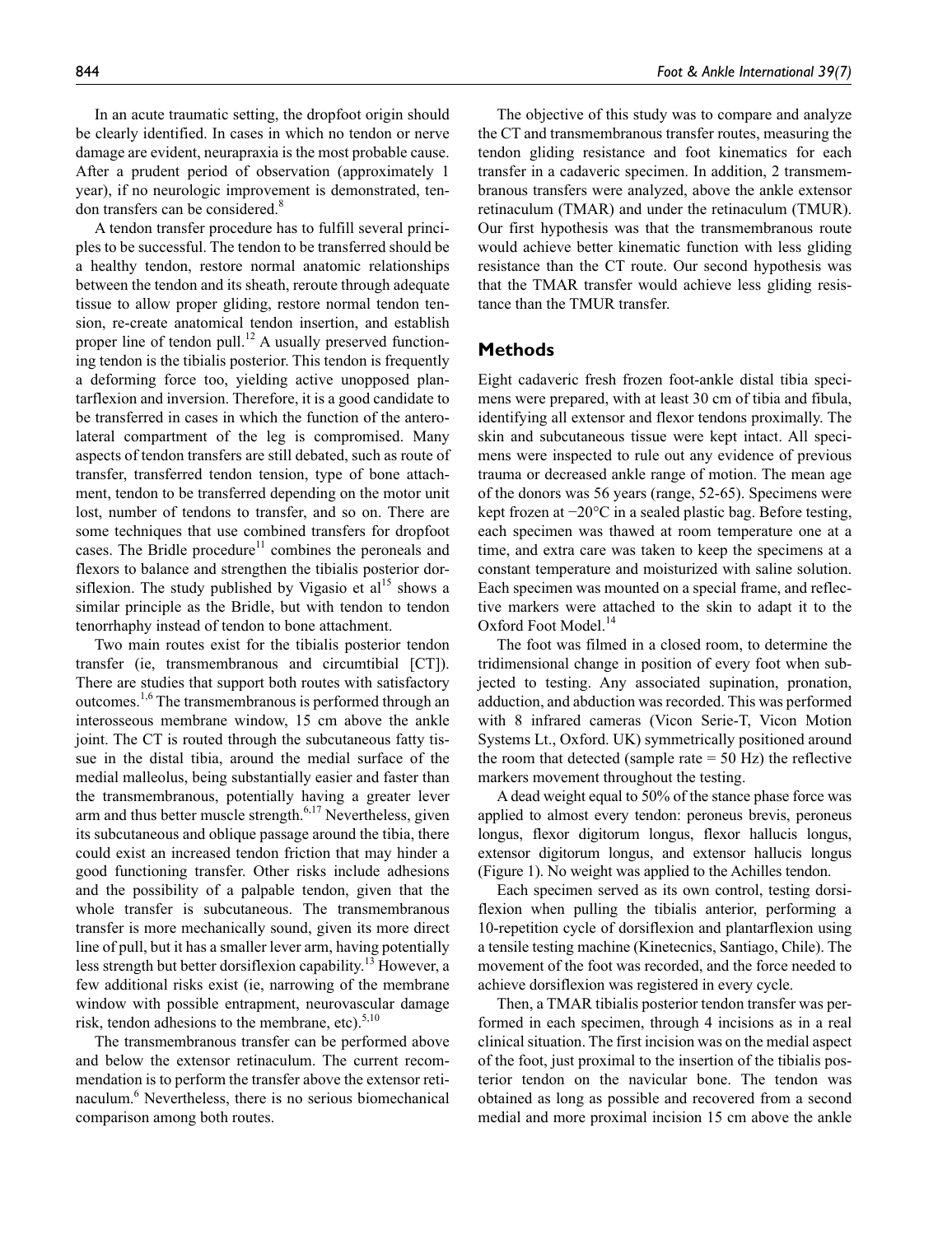

**Figure 1.** Cadaver foot in a closed room mounted on a special frame. Reflective markers attached to skin, adapting it to the Oxford foot model. Dead weight equals 50% of the stance phase applied to each tendon. **Figure 2.** Anteroposterior foot drawing of the above

joint just posterior to the tibia. A third incision 12 cm above the ankle on the anterior aspect of the leg was performed, and a 5-cm-long window was performed blindly through the interosseous membrane with a Mayo scissor. The tendon was recovered from medial to anterolateral through this window. Finally, through a subcutaneous passage, the tendon was passed from this anterior incision distally to the dorsum of the foot through a fourth incision on top of the intermediate cuneiform. A biotenodesis screw was inserted in the intermediate cuneiform to fix the tibialis posterior tendon to this bone (Figures 2 and 3).

Dorsiflexion was tested through the transferred tibialis posterior tendon (TMAR, transmembranous above retinaculum transfer). A 10-repetition cycle of dorsiflexion and plantarflexion was performed by use of a tensile testing machine (Kinetecnics), recording kinematics and gliding resistance. The machine was programmed to achieve a maximum of 100 N of pull (dorsiflexion).

After performing this testing, the tibialis posterior tendon was released from its attachment proximally and recovered distally on top of the foot. It was rerouted under the extensor retinaculum, following the same transmembranous route. Then, dorsiflexion was tested with the same methodology, recording the kinematics and gliding resistance (TMUR; Figures 4 and 5).

Finally, the tibialis posterior tendon transfer tendon was released from its attachment proximally and recovered distally on top of the foot. From distal to proximal, the tibialis posterior tendon transfer tendon was routed subcutaneously in



retinaculum transmembranous tibialis posterior tendon transfer.



**Figure 3.** Lateral foot drawing of the above retinaculum transmembranous tibialis posterior tendon transfer.

a CT way, until recovering it on the posteromedial aspect of the leg (CT transfer). In this situation, the tendon was again reattached to the testing clamp and to the testing machine. The same testing was performed again (Figures 6 and 7).

Statistical analysis was performed with the SPSS software with help of a statistician. Analysis was performed using the analysis of variance test for nested measures, estimated by mixed models. The statistical differences were considered with a  $P < .05$ .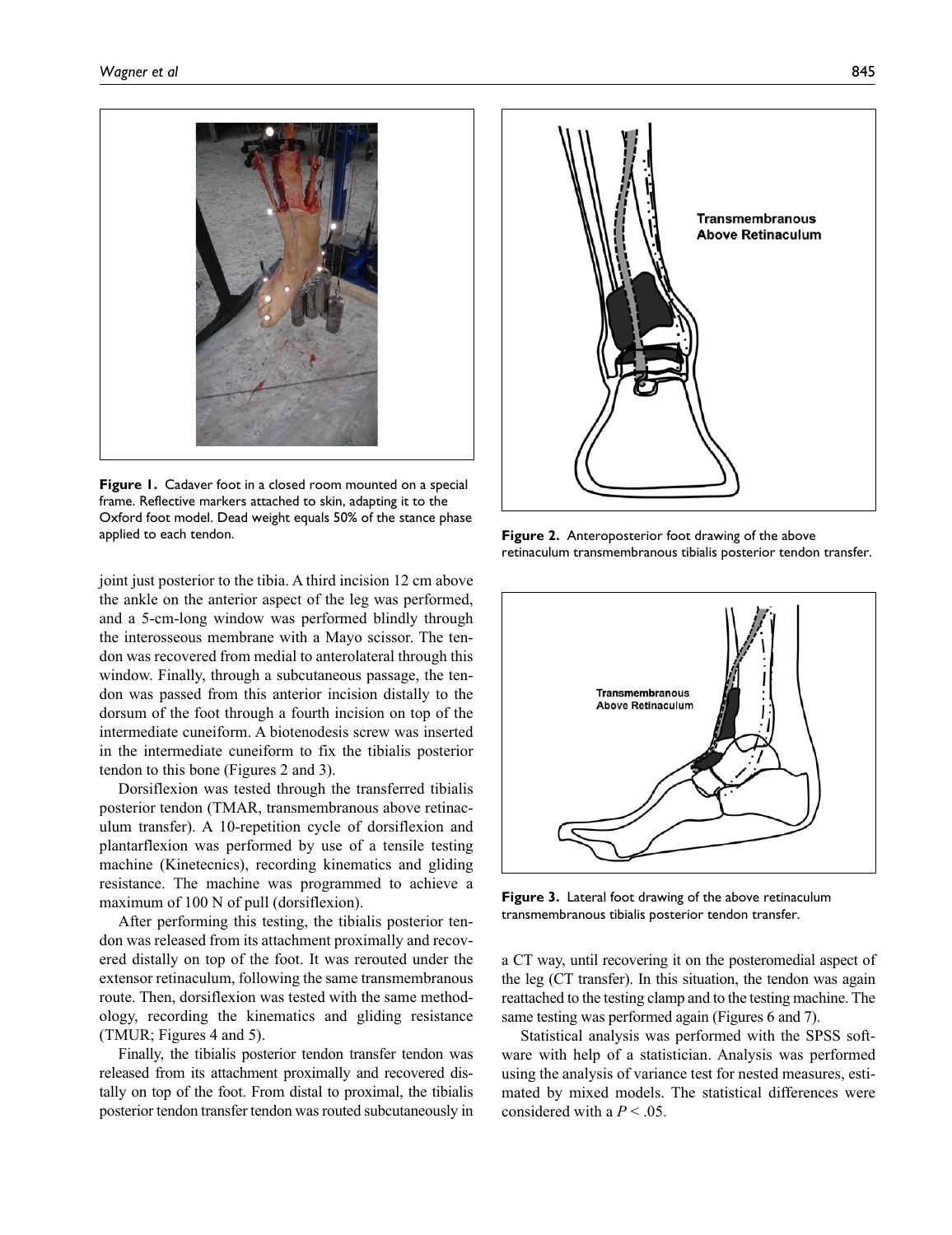

**Figure 4.** Anteroposterior foot drawing of the under retinaculum transmembranous tibialis posterior tendon transfer.



**Figure 6.** Anteroposterior foot drawing of the circumtibial tibialis posterior tendon transfer tendon transfer.



**Figure 5.** Lateral foot drawing of the under retinaculum transmembranous tibialis posterior tendon transfer tendon transfer.

# **Results**

Regarding the gliding resistance, it was measured as a coefficient (Newtons needed to produce degree of motion, N/ degree). Taking the control group as reference with a gliding resistance of 5.43 (SD, 0.78), all transfers had significantly higher gliding resistance. The CT was 12.0 (SD, 5.2; *P* < .01), the TMAR was 8.1 (SD, 2.9; *P* < .05), and the TMUR



**Figure 7.** Lateral foot drawing of the circumtibial tibialis posterior tendon transfer tendon transfer.

was 8.1 (SD, 2.1;  $P < .05$ ; Table 1). The CT gliding resistance was significantly higher than all the other conditions (*P* < .01). Taking TMAR as reference, TMUR showed no difference to it  $(P > .9)$ .

Regarding the foot kinematics after each transfer, regardless of type, all transfers significantly lost dorsiflexion in comparison with the control group (15.2 degrees; SD, 2.5), with the CT being the one with the worst performance  $(6.9)$ degrees; SD, 1.6;  $P < .01$ ). When comparing TMAR and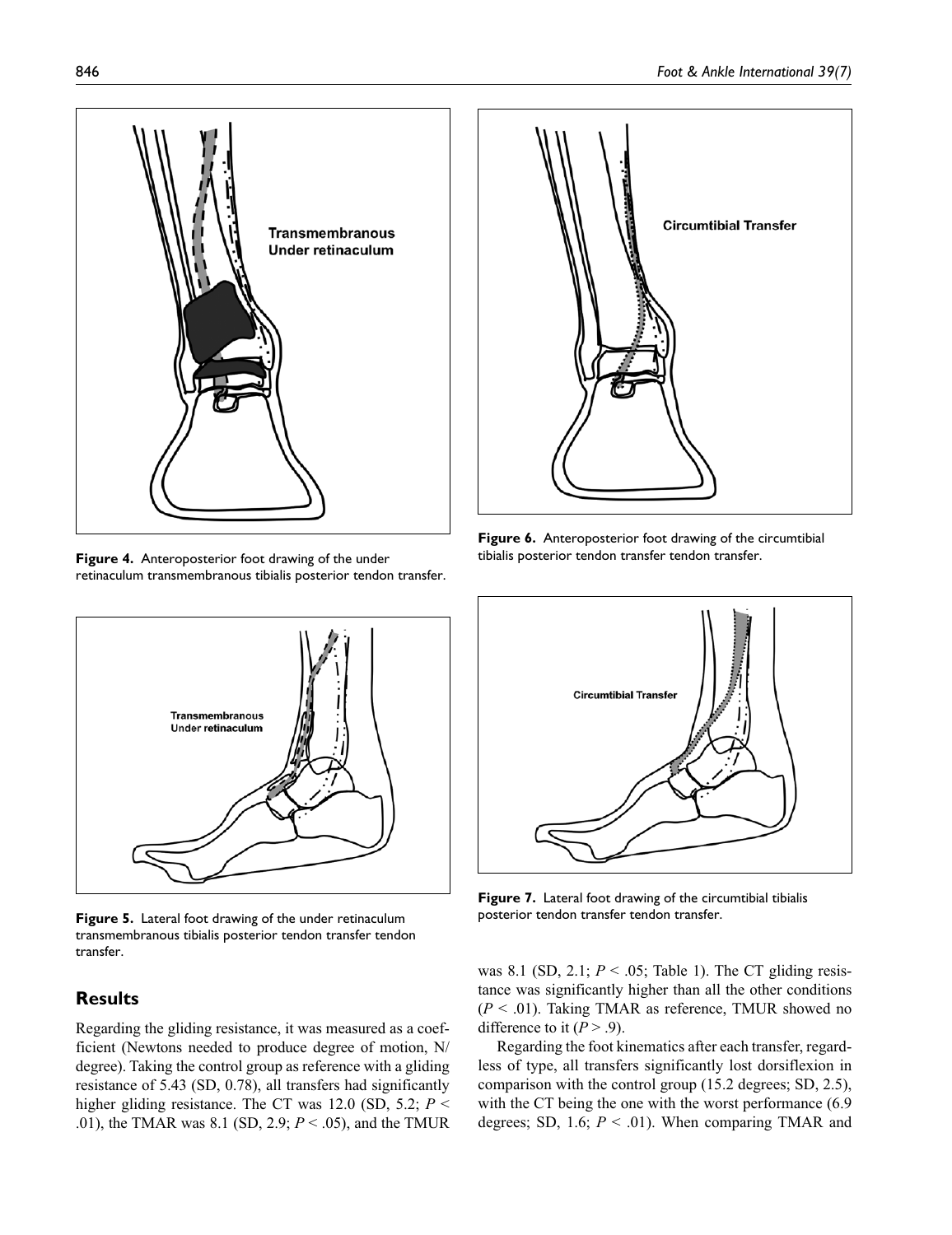#### Table 1. Gliding Resistance.<sup>a</sup>

|                                                                  | <b>Gliding Resistance</b> |     |         |
|------------------------------------------------------------------|---------------------------|-----|---------|
|                                                                  | Mean, N/degree            | SD  | P Value |
| Transmembranous transfer above the<br>ankle extensor retinaculum | 8.I                       | 2.9 | < 0.05  |
| Transmembranous transfer under the<br>ankle extensor retinaculum | 8.I                       | 2.1 | < 0.05  |
| Circumtibial                                                     | 12.0                      | 5.2 | < 0.05  |
| Control (healthy)                                                | 5.4                       | 0.8 |         |

<sup>a</sup>All transfers had a significantly higher gliding resistance than the control group.

#### **Table 2.** Ankle Dorsiflexion.<sup>a</sup>

|                                                                  | Dorsiflexion, degrees |     |         |
|------------------------------------------------------------------|-----------------------|-----|---------|
|                                                                  | Mean, degrees         | SD  | P Value |
| Transmembranous transfer above the<br>ankle extensor retinaculum | 9. I                  | l.7 | .01     |
| Transmembranous transfer under the<br>ankle extensor retinaculum | 11.7                  | 2.5 | 0١.     |
| Circumtibial                                                     | 6.9                   | I.6 | 0۱.     |
| Control                                                          | 15.2                  | 2.5 |         |

<sup>a</sup>All transfers showed a diminished ankle dorsiflexion compared with the control group.

#### **Table 3. Foot Supination.**<sup>a</sup>

|                                                                  | Supination    |     |         |
|------------------------------------------------------------------|---------------|-----|---------|
|                                                                  | Mean, degrees | SD  | P Value |
| Transmembranous transfer above the ankle<br>extensor retinaculum | $(-) 3.8$     | 2.8 | .856    |
| Transmembranous transfer under the ankle<br>extensor retinaculum | $(-) 3.8$     | 2.3 | .584    |
| Circumtibial                                                     | $(-) 1.5$     | 1.2 | 00۱.    |
| Control (healthy)                                                | $(-) 4.4$     | 2.5 |         |

a The circumtibial transfer was the only transfer that significantly had a higher supination than the control group.

TMUR, there was a significant better performance of TMUR versus TMAR (11.7 vs 9.1 degrees, *P* < .05). Surprisingly there was no significant difference between CT and TMAR (6.9 vs 9.1 degrees,  $P > .05$ ); nevertheless, that could be a consequence of an underpowered analysis (Table 2). When analyzing the foot axial movement, there is a significant increase in foot supination only with the CT, −1.5 degrees (SD, 1.2), in comparison with the control group, −4.4 degrees (SD, 2.5; *P* < .05; Table 3). Finally, all transfers, regardless of type, showed a significant forefoot abduction (mean of 7 degrees) in comparison with the control group ( $P < .001$ ). There was no difference between transfers regarding abduction.

All feet were dissected at the end of the study, showing no damage of the neurovascular bundle or any other iatrogenic damage with either transfer.

# **Discussion**

The ideal tibialis posterior tendon transfer tendon transfer route is still under discussion. The CT and transmembranous transfers are recommended by different authors.<sup>1,2,16</sup> Nevertheless, there is no consensus on the best way to perform the transfer. When analyzing the different routes separately, the CT transfer has been reported to successfully recover ankle dorsiflexion (9 degrees on average).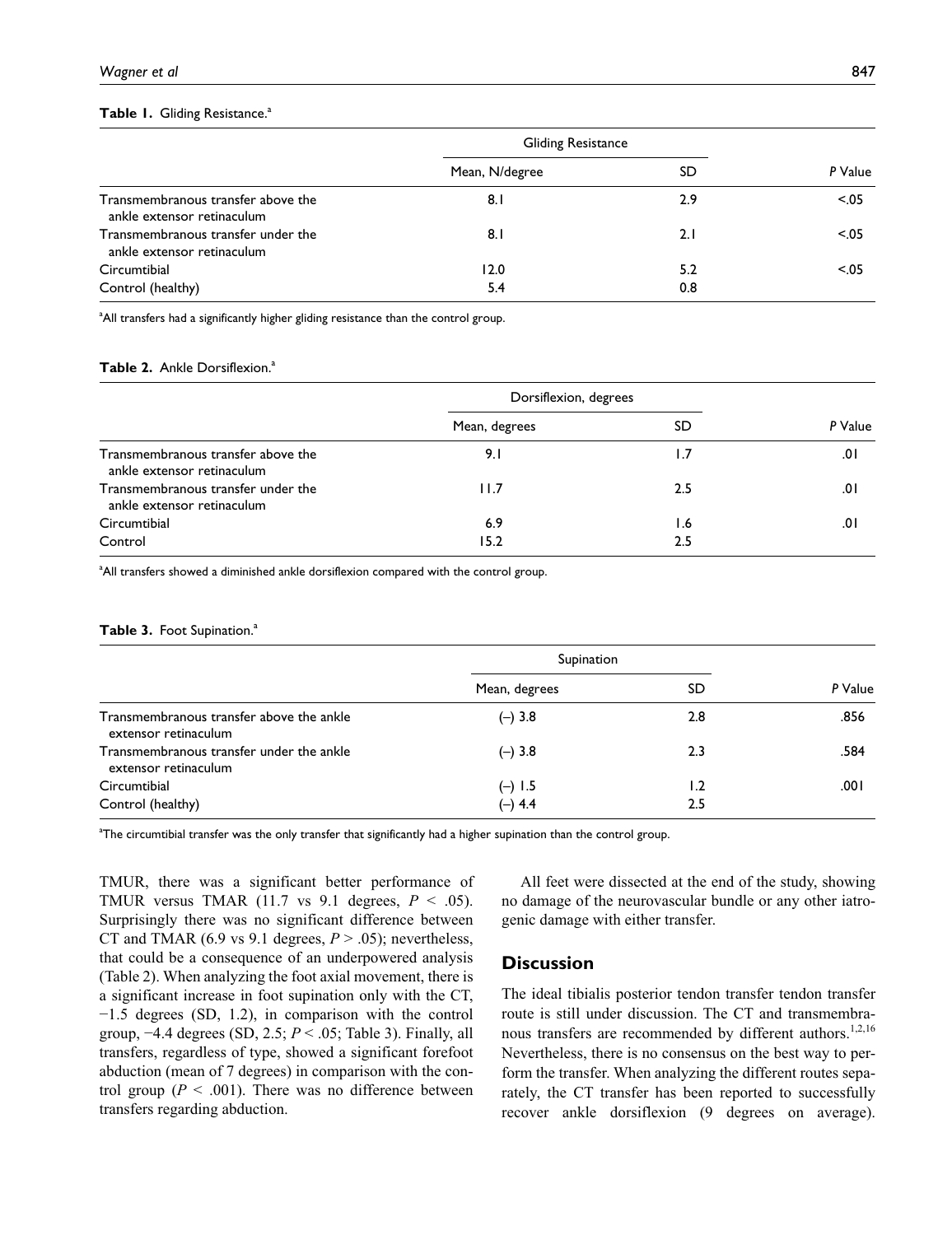Nevertheless, 30% of cases present with symptomatic palpable tendon with fair and poor results in 16% of cases.<sup>1</sup> Cho et al<sup>2</sup> reported a similar dorsiflexion gain  $(11 \text{ degrees})$ with the transmembranous transfer, with minor complications present in 12% of cases. No mechanical comparison has been made between both routes, analyzing parameters such as gliding resistance. Some important differences between the transfers mentioned previously are the line of pull and the kinematic result. The CT route has an oblique line of pull, surrounding the distal medial tibia, that may eventually produce dorsiflexion with some foot inversionsupination. On the other hand, the transmembranous transfer has a direct line of pull producing neutral dorsiflexion without supination. In the transmembranous transfers, an additional question is whether to pass the transferred tibialis posterior tendon above or under the ankle extensor retinaculum. As Jeng et al<sup>6</sup> published, a subcutaneous route above the extensor retinaculum is recommended to avoid adhesions under the extensor retinaculum. Nevertheless, there is no evidence that this in fact happens. Even more, it is very unlikely that adhesions could occur between retinaculum and tendon, structures that are in constant movement under physiologic conditions.

Our study showed that all 3 transfers (TMUR, TMAR, and CT) decreased foot dorsiflexion in comparison with the healthy foot. Nevertheless, the CT route was the one that limited dorsiflexion the most with the highest gliding resistance and diminished ankle dorsiflexion. Our study demonstrated that the transmembranous tendon transfer had a lower gliding resistance, achieving better ankle dorsiflexion than the CT transfer. A possible explanation for this was the more direct line of pull of the transmembranous transfer. Another interesting finding was that supination was caused by only the CT transfer. This is explained also by the tendon oblique line of pull around the distal tibial medial surface. This observation should be taken into account when deciding on a tibialis posterior transfer, as we found the most efficient one with less kinematic alteration was the transmembranous transfer, therefore supporting our first hypothesis. It was an interesting finding that all feet had significantly more abduction than the control group. We performed the transfers to the middle cuneiform, which mechanically produces a straight line of pull. Because of this finding, we suggest that for feet with normal peroneal muscles and toe flexors, the middle cuneiform should be the preferred insertion point and not the lateral cuneiform to avoid excessive abduction. For patients with peroneal muscle paralysis, a lateral cuneiform insertion would be appropriate to compensate for the lack of eversion force. Nevertheless, this was not analyzed in our study.

Regarding the transmembranous transfers, there was no significant difference between the TMUR and TMAR (above and below the superior extensor retinaculum) regarding gliding resistance, disproving our second hypothesis. We surprisingly even found that TMUR (under retinaculum) had significantly better ankle dorsiflexion than TMAR. This contrasts the finding of D'Astous et al, $3$  who showed that the above retinaculum transfer was more efficient than below the reticulum. It has to be noted that the study by D'Astous et al did not re-create a (close to) normal-anatomic stance phase like our study did. They tested only an isolated transferred tendon (not applying any force to the other tendons), used a pulley system away from the leg and used a short leg specimen. Our study included all tendons under tension (50% of the normal stance phase force) while performing the test resembling a close to in vivo situation, and all our tests were performed on a long-leg cadaver specimen, performing the tendon pull where the muscle belly is located. Finally, the differences found by D'Astous et al were very small and probably not clinically significant, a comment that was made by the authors themselves. A better performance of TMUR than TMAR is backed up by basic physics. First, TMUR glides through a retinaculum tunnel, tissue made for this purpose, in comparison to TMAR, which glides through fat and subcutaneous tissue. Second, the TMUR lever arm is much larger than the one in TMAR. TMAR was not found to have statistically better dorsiflexion than CT (9.1 vs 6.9 degrees, *P* > .05). Nevertheless, the authors think that this result was obtained secondary to an underpowered analysis.

A major limitation of our study includes the use of cadaveric specimens. Cadavers rapidly lose tissue lubrication, which could have increased tendon gliding resistance and decreased foot motion. To overcome this limitation, each specimen was dealt with one at a time, and extra care was taken to keep the specimens at a constant temperature and moisturized with saline solution. Other limitations include the specimen's inherent variability regarding different joints' range of motion, stiffness, and operative technique. Regarding the latter, this was minimized, given that the same authors performed all transfers on all feet. Finally, because there were no other studies found in the literature that were methodologically similar to this one, a power analysis could not be performed. We did a preliminary study with 2 specimens (not included in this study) to approximately calculate the minimum number of specimens needed to demonstrate a significant difference between the study groups.

In conclusion, it was clear that the CT route, given its evident mechanical disadvantages considering diminished joint range of motion, increased tendon gliding resistance and altered kinematics should not be recommended if the transmembranous route is feasible and the surgeon has experience performing it. Relative to the transmembranous (interosseous) route, it was biomechanically superior to the CT. Historically it has been taught that a transmembranous tibialis posterior tendon transfer tendon transfer should be